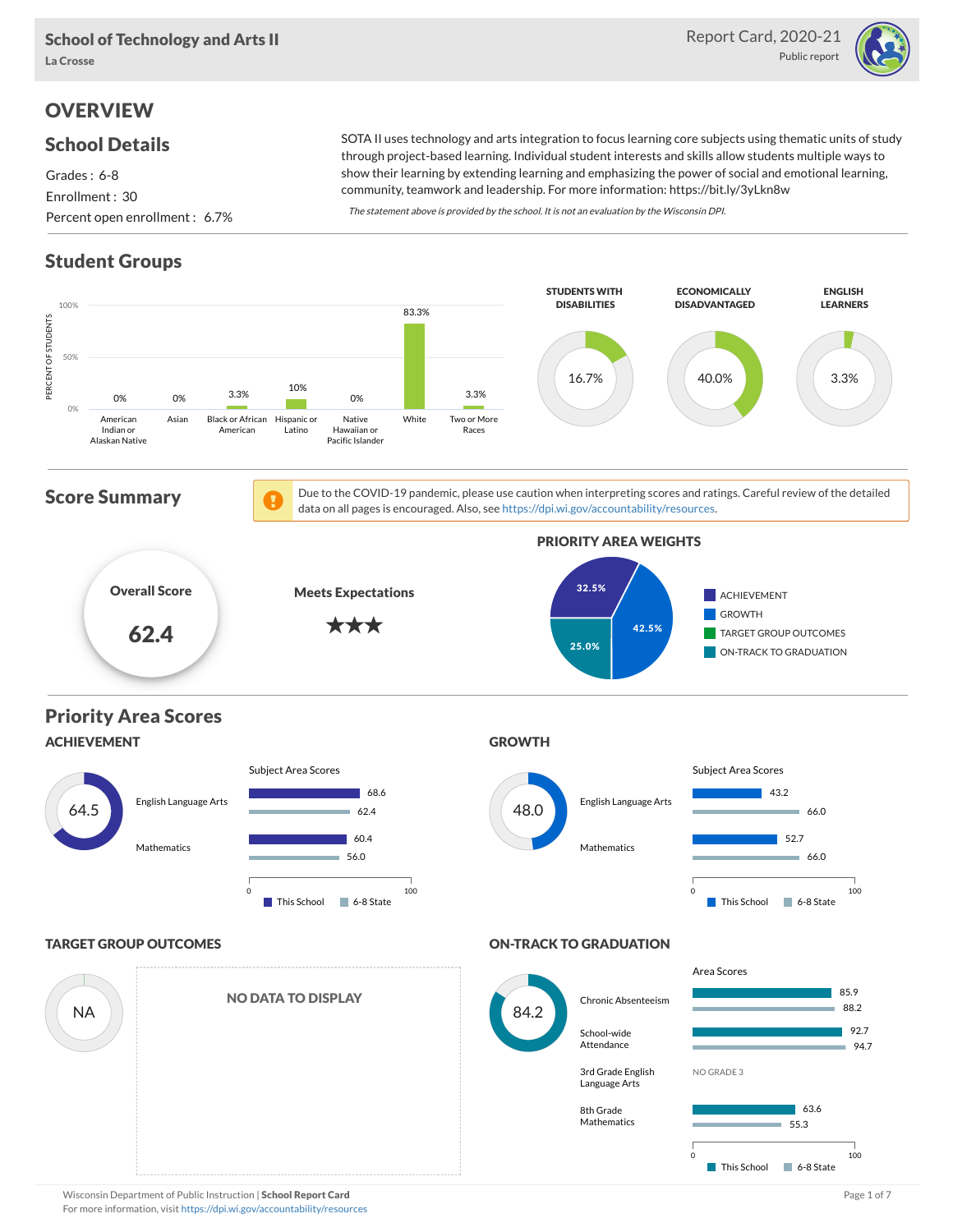

# ACHIEVEMENT

This priority area summarizes how this school's students performed on state assessments using a points-based proficiency system that gives partial credit for Basic test performance and extra credit for Advanced performance. The score is a multi-year average of English language arts and mathematics subscores.



Student Group Achievement, 2020-21 (for information only)

Group size is given in parentheses. Groups with fewer than 20 students are not displayed.

#### ENGLISH LANGUAGE ARTS

|       |         |      |                                 | . <del>.</del> |             |      |                                 |
|-------|---------|------|---------------------------------|----------------|-------------|------|---------------------------------|
|       |         |      | Point change from<br>prior year |                |             |      | Point change from<br>prior year |
|       |         |      |                                 |                |             |      |                                 |
|       |         |      |                                 |                |             |      |                                 |
| White | (20)    | 67.5 | $-7.5$                          | White          | (21)        | 57.1 | $-16.3$                         |
|       |         |      |                                 |                |             |      |                                 |
|       |         |      |                                 |                |             |      |                                 |
|       | $\circ$ | 100  |                                 |                | $\mathbf 0$ |      | 100                             |

### Performance Levels by Year

These graphs show school-wide percentages and group sizes of students performing at each level.

#### ENGLISH LANGUAGE ARTS



#### **MATHEMATICS**

**MATHEMATICS** 



Wisconsin Department of Public Instruction | School Report Card Page 2 of 7 and 2008 and 2009 and 2 of 7 and 2 of 7

For more information, visit <https://dpi.wi.gov/accountability/resources>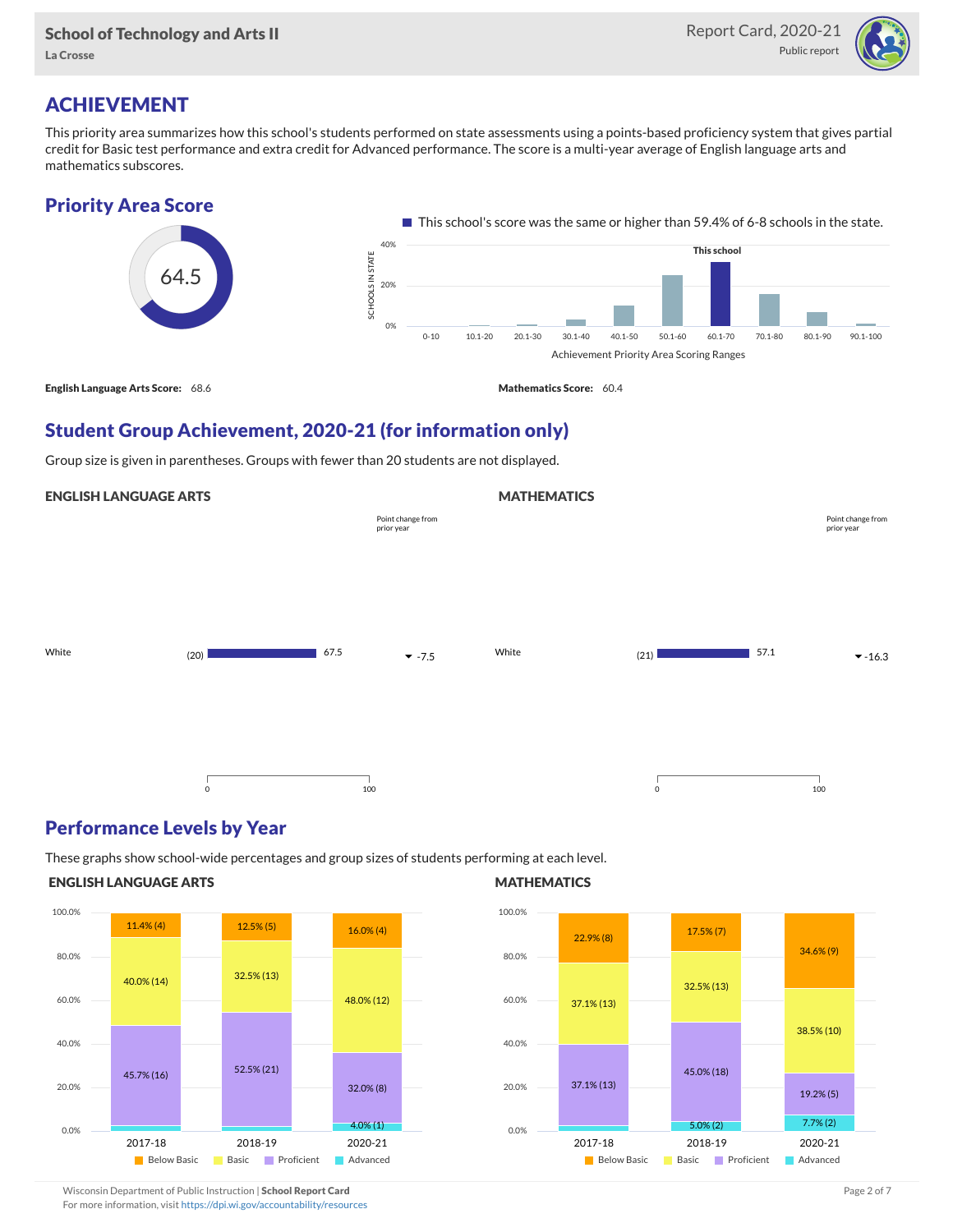

# ACHIEVEMENT - ADDITIONAL INFORMATION

The data on this page is for information only.

# Test Participation Rates, 2020-21

| <b>ENGLISH LANGUAGE ARTS</b> |                             | <b>MATHEMATICS</b> |                             |  |  |  |  |
|------------------------------|-----------------------------|--------------------|-----------------------------|--|--|--|--|
| All students                 | Lowest-participating group: | All students       | Lowest-participating group: |  |  |  |  |
|                              | White                       |                    | White                       |  |  |  |  |
| 89.7%                        | 87.5%                       | 93.1%              | 91.7%                       |  |  |  |  |

# Student Group Performance Levels by Year

Groups with any full academic year students in tested grades are shown.

#### ENGLISH LANGUAGE ARTS

|                                   | 2017-18           |           |            |         | 2018-19            |                  |          |            | 2020-21   |                       |                  |           |            |                      |                    |
|-----------------------------------|-------------------|-----------|------------|---------|--------------------|------------------|----------|------------|-----------|-----------------------|------------------|-----------|------------|----------------------|--------------------|
|                                   | Tested<br>Total # | Advanced  | Proficient | Basic   | <b>Below Basic</b> | Tested<br>Total# | Advanced | Proficient | Basic     | <b>Below</b><br>Basic | Tested<br>Total# | Advanced  | Proficient | Basic                | <b>Below Basic</b> |
| All Students: 6-8 State           | 190,517           | 9.6%      | 32.0%      | 35.5%   | 22.9%              | 192,400          | 8.9%     | 31.8%      | 35.2%     | 24.1%                 | 167,493          | 8.0%      | 30.7%      | 36.2%                | 25.1%              |
| <b>All Students</b>               | 35                | 2.9%      | 45.7%      | 40.0%   | 11.4%              | 40               | 2.5%     | 52.5%      | 32.5%     | 12.5%                 | 25               | 4.0%      | 32.0%      | 48.0%                | 16.0%              |
| American Indian or Alaskan Native | $\angle 20$       | $\ddot{}$ | $\star$    | ٠       | $\star$            | $\overline{20}$  | $\star$  | $\star$    | $\ddot{}$ | $\star$               | $\Omega$         | <b>NA</b> | <b>NA</b>  | <b>NA</b>            | <b>NA</b>          |
| Asian                             | $\sim 20$         | $\star$   | $\star$    | $\star$ | $\star$            | $\sim 20$        | $\star$  | $\star$    | $\star$   | $\star$               | $\Omega$         | <b>NA</b> | <b>NA</b>  | <b>NA</b>            | <b>NA</b>          |
| <b>Black or African American</b>  | $\angle 20$       | $\ddot{}$ | ٠          | ٠       | $\star$            | $\overline{20}$  | $\star$  | $\star$    | $\ddot{}$ | $\star$               | $\sim 20$        | $\star$   | $\star$    | $\ddot{}$            |                    |
| Hispanic or Latino                | $\angle 20$       | $\star$   | $\star$    | $\star$ | $\star$            | $\angle 20$      | $\star$  | $\star$    | $\star$   | $\star$               | $\angle 20$      | $\star$   | $\star$    | $\ddot{\phantom{1}}$ |                    |
| White                             | 25                | 4.0%      | 52.0%      | 36.0%   | 8.0%               | 32               | 3.1%     | 56.3%      | 28.1%     | 12.5%                 | 20               | 5.0%      | 35.0%      | 50.0%                | 10.0%              |
| Two or More Races                 | $\angle 20$       |           | $\star$    | $\star$ | $\star$            | $\angle 20$      | $\star$  | $\star$    | $\star$   | $\star$               | $\sim 20$        | $\star$   | $\star$    |                      |                    |
| <b>Economically Disadvantaged</b> | $\sim 20$         | $\ddot{}$ | $\star$    | $\star$ | $\star$            | $\overline{20}$  | $\star$  | $\star$    | $\ddot{}$ | $\star$               | $\angle 20$      | $\star$   | $\star$    | $\ddot{}$            |                    |
| <b>English Learners</b>           | $\sim 20$         | $\ddot{}$ | $\star$    | $\star$ | $\star$            | $\angle 20$      | $\star$  | $\star$    | $\star$   | $\star$               | $\sim 20$        | $\star$   | $\star$    | $\star$              |                    |
| <b>Students with Disabilities</b> | $\sim 20$         | $\star$   | $\star$    | $\star$ | $\star$            | $\angle 20$      | $\star$  | $\star$    |           | $\star$               | $\sim 20$        | $\star$   | $\star$    | $\star$              | $\star$            |

#### **MATHEMATICS**

|                                   | 2017-18           |           |            |         | 2018-19        |                  |          |            | 2020-21              |                      |                  |           |            |                      |                    |
|-----------------------------------|-------------------|-----------|------------|---------|----------------|------------------|----------|------------|----------------------|----------------------|------------------|-----------|------------|----------------------|--------------------|
|                                   | Tested<br>Total # | Advanced  | Proficient | Basic   | Below<br>Basic | Tested<br>Total# | Advanced | Proficient | Basic                | Below<br>Basic       | Tested<br>Total# | Advanced  | Proficient | Basic                | <b>Below Basic</b> |
| All Students: 6-8 State           | 190,739           | 6.2%      | 33.3%      | 32.1%   | 28.4%          | 192,634          | 6.5%     | 32.3%      | 31.7%                | 29.5%                | 167,370          | 4.8%      | 28.3%      | 33.1%                | 33.8%              |
| <b>All Students</b>               | 35                | 2.9%      | 37.1%      | 37.1%   | 22.9%          | 40               | 5.0%     | 45.0%      | 32.5%                | 17.5%                | 26               | 7.7%      | 19.2%      | 38.5%                | 34.6%              |
| American Indian or Alaskan Native | $\sim 20$         | $\ddot{}$ | $\star$    | ٠       | $\star$        | $\overline{20}$  | $\star$  | $\star$    | $\star$              | $\star$              | $\Omega$         | <b>NA</b> | <b>NA</b>  | <b>NA</b>            | <b>NA</b>          |
| Asian                             | $\sim 20$         | $\ddot{}$ | $\star$    | ٠       | $\star$        | $\sim 20$        | $\star$  | $\star$    | $\star$              | $\star$              | $\mathbf 0$      | <b>NA</b> | <b>NA</b>  | <b>NA</b>            | <b>NA</b>          |
| <b>Black or African American</b>  | $\sim 20$         | $\ddot{}$ | ٠          | ٠       | $\star$        | $\angle 20$      | $\star$  | $\star$    |                      | $\star$              | $\sim 20$        | $\star$   | $\star$    |                      |                    |
| Hispanic or Latino                | $\angle 20$       | $\ddot{}$ | $\star$    | $\star$ | $\star$        | $\angle 20$      | $\star$  | $\star$    | $\ddot{\phantom{1}}$ | $\ddot{\phantom{1}}$ | $\angle 20$      | $\star$   | $\star$    | $\ddot{\phantom{1}}$ |                    |
| White                             | 25                | 0.0%      | 44.0%      | 40.0%   | 16.0%          | 32               | 6.3%     | 46.9%      | 34.4%                | 12.5%                | 21               | 9.5%      | 23.8%      | 38.1%                | 28.6%              |
| Two or More Races                 | $\sim 20$         | $\ddot{}$ | $\star$    | $\star$ | $\star$        | $\angle 20$      | $\star$  | $\star$    | $\ddot{\phantom{1}}$ | $\star$              | $\sim 20$        | $\star$   | $\star$    |                      |                    |
| <b>Economically Disadvantaged</b> | $\leq 20$         | $\star$   | $\star$    | $\star$ | $\star$        | $\angle 20$      | $\star$  | $\star$    | $\ddot{}$            | $\star$              | $\angle 20$      | $\star$   | $\star$    | $\star$              |                    |
| English Learners                  | $\sim 20$         | $\ddot{}$ | $\star$    | $\star$ | $\star$        | $\angle 20$      | $\star$  | $\star$    | $\ddot{\phantom{1}}$ | $\star$              | $\sim 20$        | $\star$   | $\star$    | $\star$              |                    |
| <b>Students with Disabilities</b> | $\angle 20$       | $\star$   | $\star$    | $\star$ | $\star$        | $\angle 20$      | $\star$  | $\star$    | $\ddot{\phantom{1}}$ | $\star$              | $\angle 20$      | $\star$   | $\star$    | $\star$              |                    |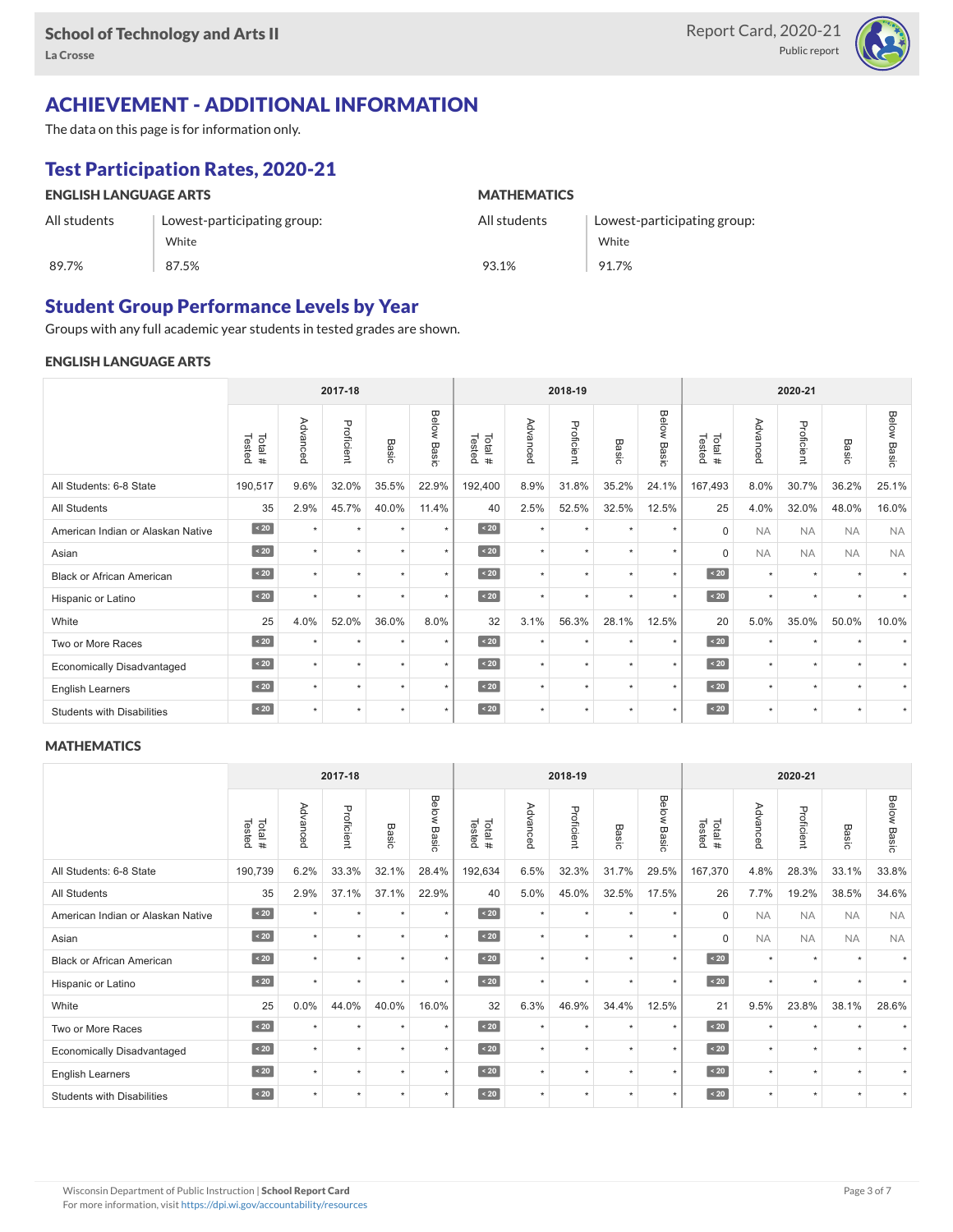

# **GROWTH**

This priority area measures year-to-year student progress on statewide tests. It uses a value-added model that seeks to control for circumstances beyond the influence of educators. A high value-added score means that on average students in the school are progressing more quickly than other, similar students. Growth is scored from 0 to 100 to match the other priority areas and is a conversion from the roughly 0 to 6 value-added score.



# Student Group Value-Added (for information only)

Value-added scores cover an approximately 0-6 range. Higher scores mean greater positive impact. A score of 3.0 is average. Group size is shown in parentheses. Groups with fewer than 20 students are not displayed. Shaded boxes indicate higher-than-average scores.

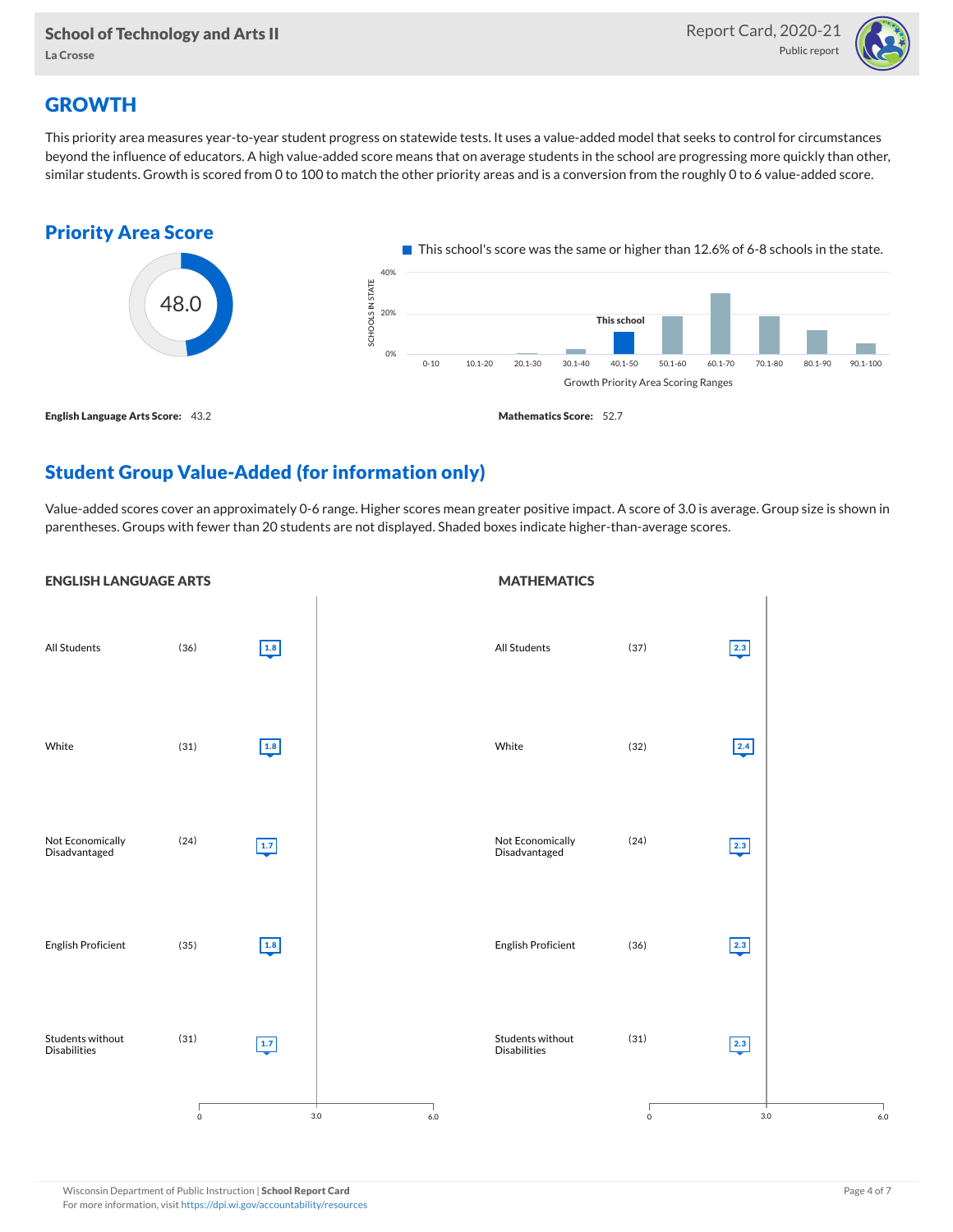

# TARGET GROUP OUTCOMES

This priority area examines outcomes for students with the lowest test scores — the Target Group. It is designed to promote equity by helping schools focus on learners who need the most support while also improving outcomes for all students. The priority area score combines component scores for achievement, growth, chronic absenteeism, and attendance or graduation rate. Data are not displayed when target groups have fewer than 20 students.

## Priority Area Score



### Component Scores

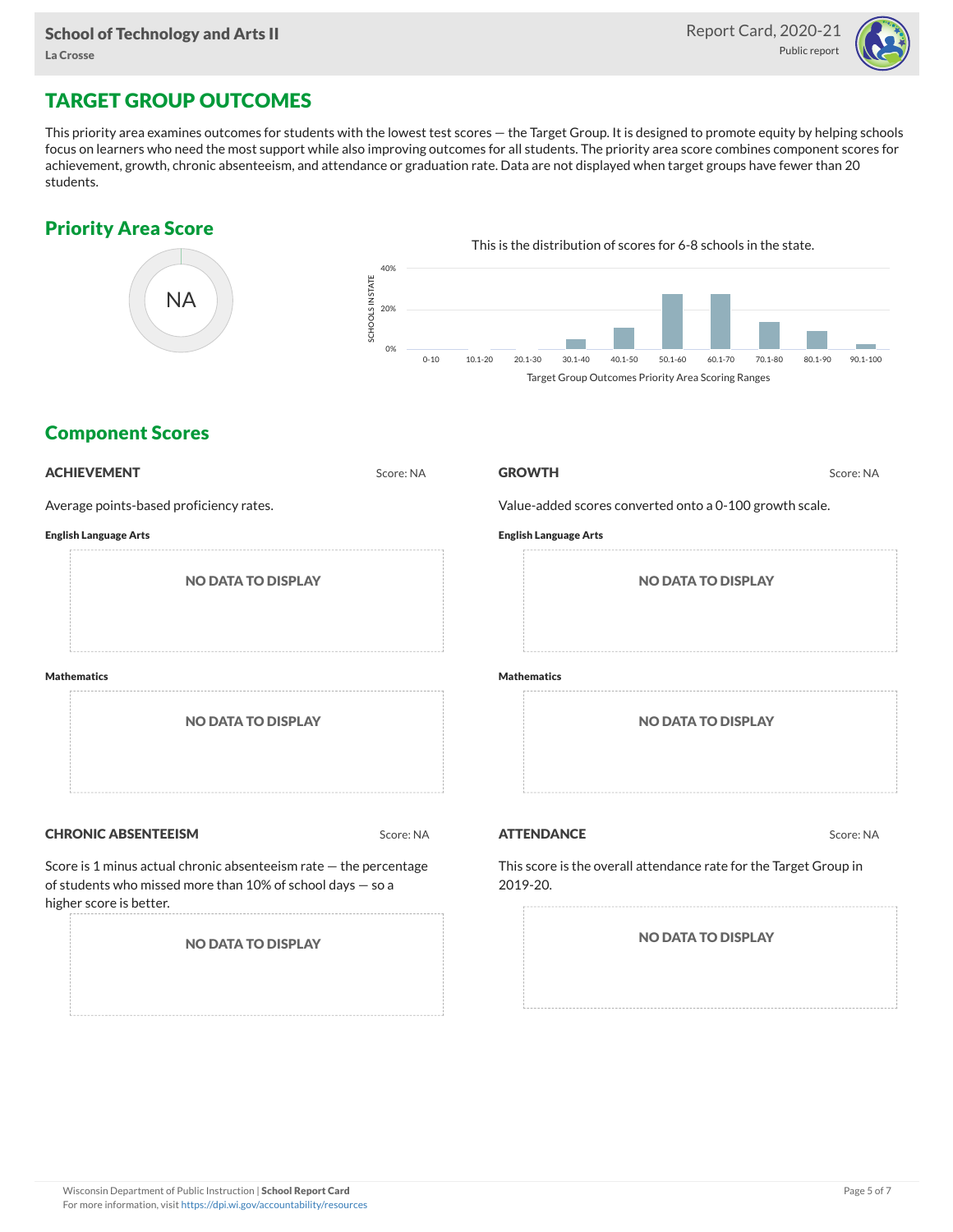

# ON-TRACK TO GRADUATION

This priority area indicates how successfully students are progressing toward completing their K-12 education. The score combines component scores for measures of student engagement and achievement.



### Component Scores